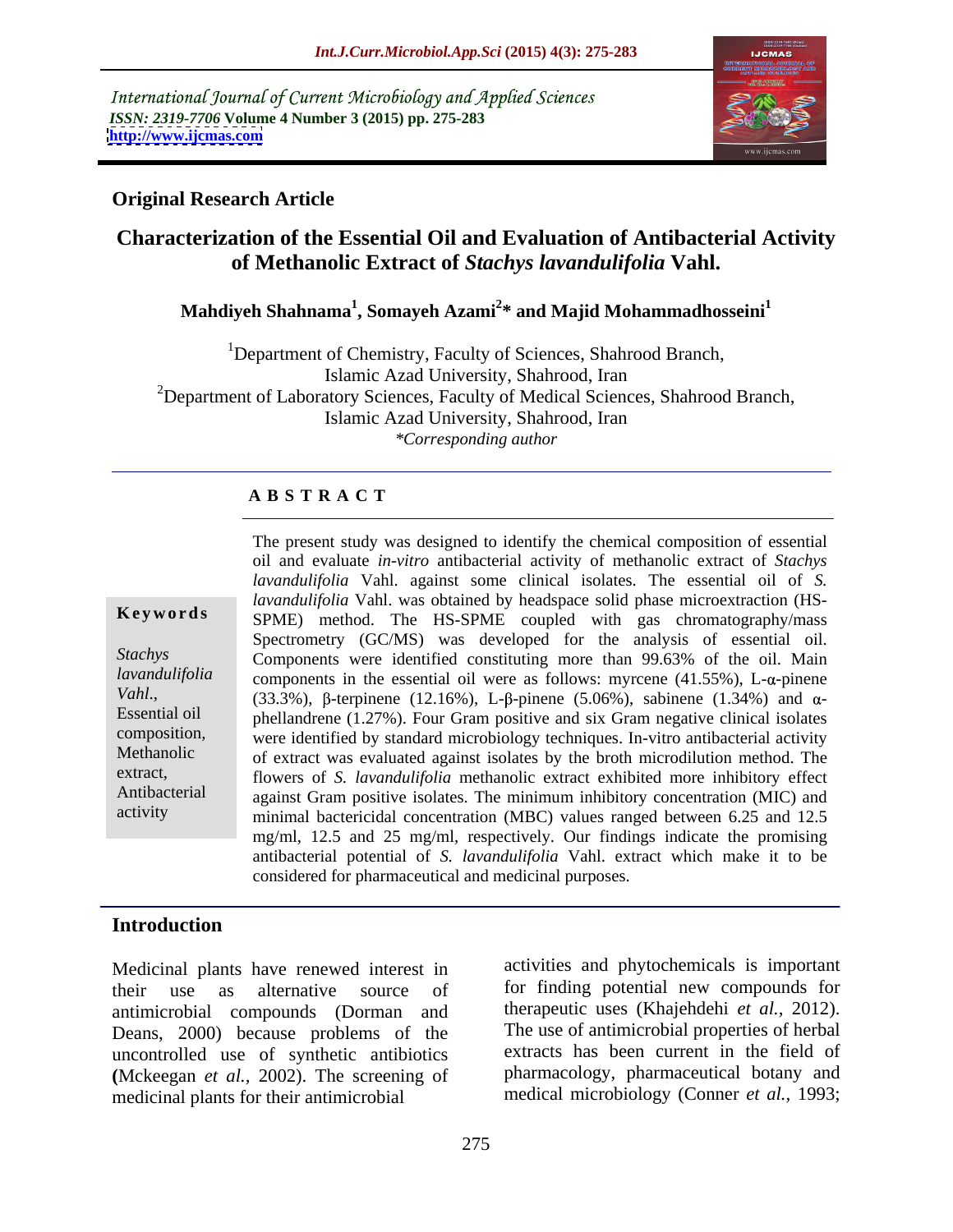Kung *et al.,* 2012; Rahbar *et al.,* 2005). 2008). Composition and antioxidant and Some herbs have strong anti-oxidant antimicrobial activities of essential oil and activities and are rich in anti-microbial methanol extract of *S. inflata* have been components that can be used to treat determined. The plant showed a week bacterial infections (Shirzad *et al.,* 2011; antimicrobial activity against three strains of Fujisawa *et al.,* 2009). tested microorganisms (Ebrahimabadi *et al.,*

*Stachys* genus from Lamiaceae family is identify the essential oil components and represented by about 300 species in the evaluate antibacterial activity of methanolic world, mostly in Europe and Asia (Evans, extract of *S. lavandulifolia* Vahl. against 1996). It has been represented in Iran by 34 species including 13 endemics (Mozaffarian, 2007). This genus contains different natural **Materials and Methods** product classes, including monoterpenes, sesquiterpenes, diterpenes (Chalchat *et al.,* 2001; Kobzar *et al.,* 1986; Paternostro *et al.,* 2000), saponins (Yamamoto *et al.,* 1994), *S. lavandulifolia* Vahl. in the flowering stage flavonoids, bioflavonoids, glycosides and was collected from the Abr jungle phenolic acids (Kotsos *et al.,* 2001; Miyase (Shahrood, Semnan province, Iran) in June *et al.,* 1996). *Stachys lavandulifolia* Vahl. or 2013. The species was identified at the Chaye Koohi is widely used in Iranian Department of Botany, Research Center of traditional medicine as an anxiolytic and to Agriculture and Natural Resources of treat diarrhea (Meshkatalsadat *et al.,* 2007). Shahrood and the voucher specimen was Furthermore, experimental studies have demonstrated the anxiolytic effect of it in mice (Rabbani *et al.,* 2003, 2005). The main **Isolation of the essential oil byHS-SPME**  constituents of *S. lavandulifolia* are  $\alpha$ - method pinene, myrcene,  $\beta$ - phellandrene and  $\beta$ caryophyllene (Meshkatalsadat *et al.,* 2007) The essential oil was obtained by headspace which some of them have spasmolytic effect solid phase microextraction (HS-SPME) (Mata *et al.,* 1997; Camara *et al.,* 2003). The methodfrom the dried flowers (0.5 g) of *S.*  existence of apigenin and luteolin in *S. lavandulifolia* Vahl. SPME is a fast sample *lavandulifolia* (Safaei, 2004) and the preparation technique based on adsorption, antispasmodic effects of these two depending on the fiber coating, which is flavonoids have been demonstrated useful for extraction and concentration (Weimann *et al.,* 2002; Lemmens-Guber *et*  analyses either by submersion in a liquid *al.,* 2006; Gharzouli and Holzer, 2004). *S.*  phase or by exposure to a gaseous phase *lavandulifolia* also possesses antimicrobial (Rocha *et al.,* 2001).The SPME apparatus (Moghim *et al.,* 2014; Saeedi *et al.,* 2008) (Supelco, Inc.) with polydimethylsiloxane and antioxidative activities (Taghikhani *et*  (PDMS- thickness 65µm) coating fiber was *al.,* 2012). Antimicrobial activity of used for the extraction of volatile oils in methanol extracts of 4 species of Stachys grinded flowers of the plant. The sample such as *S. lavandulifolia*have been evaluated was transferred into a headspace vial. The against some of bacterial strains and fungal vial was placed in a circulating bath and species. The extracts had more activity heated to 85 °C for 30 min. Then, the needle against Gram positive strains (Saeedi *et al.,* of the SPME device pierced the vial septum

2010). The aims of this study were to some of clinical isolates.

## **Materials and Methods**

## **Plant material**

deposited (No. 567) at herbarium.

# **method**

°C for 30 min. Then, the needle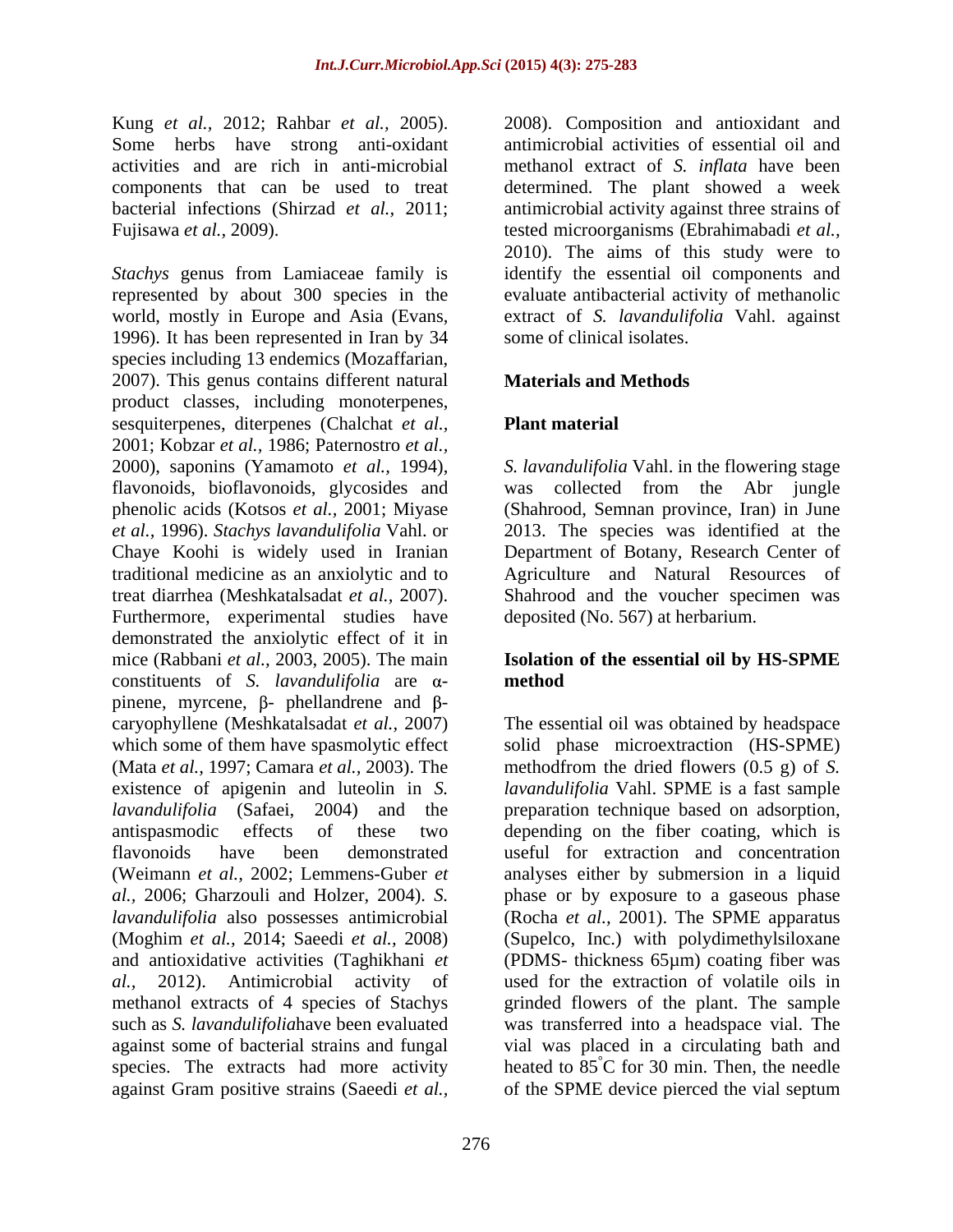and the fiber was exposed in the headspace determined by reference to n-alkenes, and  $280^{\circ}$ C. Before analysis, the fiber was MS database (Wiely 7 NIST) conditioned at  $280^{\circ}$ C for 90 min, in the ChemStation data system) with data

# **Gas Chromatography/Mass Spectrometry**

The essential oil was analyzed on an Agilent Technologies 6890 (USA) gas **Preparation of the extract** chromatograph fitted with a HP-5 MS fused silica capillary column  $(30m \times 0.25mm \times$  Forty gram each of the dried flowers of *S*. 0.25µm film thickness), interfaced with an *lavandulifolia* Vahl. was packed in a rotary Agilent mass selective detector 5975C used evaporator (Heidolph, Germany) containing for mass spectral identification of the 250 ml methanol. Methanolic extract was components of the oil. Helium was used as concentrated to dryness under vaccum at carrier gas at a flow rate of 1.2 ml/min and 50°C for 20 min, yielding 4.33 g. The split ratio of 50:1. The oven temperature was extract was reconstituted in dimethyl initially programmed at 50°C for 3 min, and sulphoxide (DMSO) (Merck, Germany) to then was raised at 8°C/min to 200°C, obtain stock solution of 500 mg/ml followed by  $12^{\circ}$ C/min to  $290^{\circ}$ C for 3 min. concentration. Concentrations (mg/ml) of Other temperature programs of GC were as 100, 50, 25, 12.5, 6.25 and 3.125 were follows: injector temperature: 280°C; prepared by serial dilution from the stock interface temperature: 280°C; MS solution. quadrupole temperature: 230°C. Mass spectrometry was run in the electron impact **Antibacterial assay** (EI) ionization mode at 70 eV with detector 150°C. Mass scan rate was 2.86 scans/s and pure microorganisms (from the µl) of diluted oil in hexane was injected into

hexane (Sigma, USA) was injected as under programmed to calculate the retention Salmonella typhi and Pseudomonas based on retention time and indices method. Overnight cultures  $(37^{\circ}C)$  of the

of the sample. Finally, the needle was by comparison of their mass spectral removed from the vial and injected into the fragmentation patterns with those reported injection port of the GC/MS for 4 min at in the literature (Adams, 2007) and stored in <sup>°</sup>C for 90 min, in the ChemStationdata system) with data GC/MS injection port, according to the previously reported in literature (Jennings manufacturer's instructions. The and Shibamoto, 1980; McLafferty and **(GC/MS)** of *S. lavandulifolia* Vahl. are characterized MS database (Wiely 7 NIST/ ChemStationdata system) with data Stauffer, 1989; Joulain and Koenig, 1998). The chemical compositions of essential oil in Table 1.

solution.

## **Antibacterial assay**

voltage of 1.66 Kv, ranged from 30-450 u at The following typed culture and isolated interval of 0.01 min (20 Hz). A sample (1.0 Microbiology Department, Iran University the GC/MS. used for the current study. In-vitro **Identification of the essential oil** was determined against clinical isolates of **components** Staphylococcus aureus, Streptococcus A mixture of aliphatic hydrocarbons in *monocytogenes*, *Escherichia coli, E. coli* the above-mentioned temperature *Proteus mirabilis*, *Salmonella* enteritidis, indices. Identification of components was *aeruginosa* by the broth microdilution pure microorganisms (from the of Medical Sciences, Tehran, Iran) were antibacterial activity of the flower extract *Staphylococcus aureus*, *Streptococcus agalactiae*, *Bacillus cereus*, *Listeria*  ATCC 25922*, Klebsiella pneumoniae*, *Salmonella* typhi and *Pseudomonas*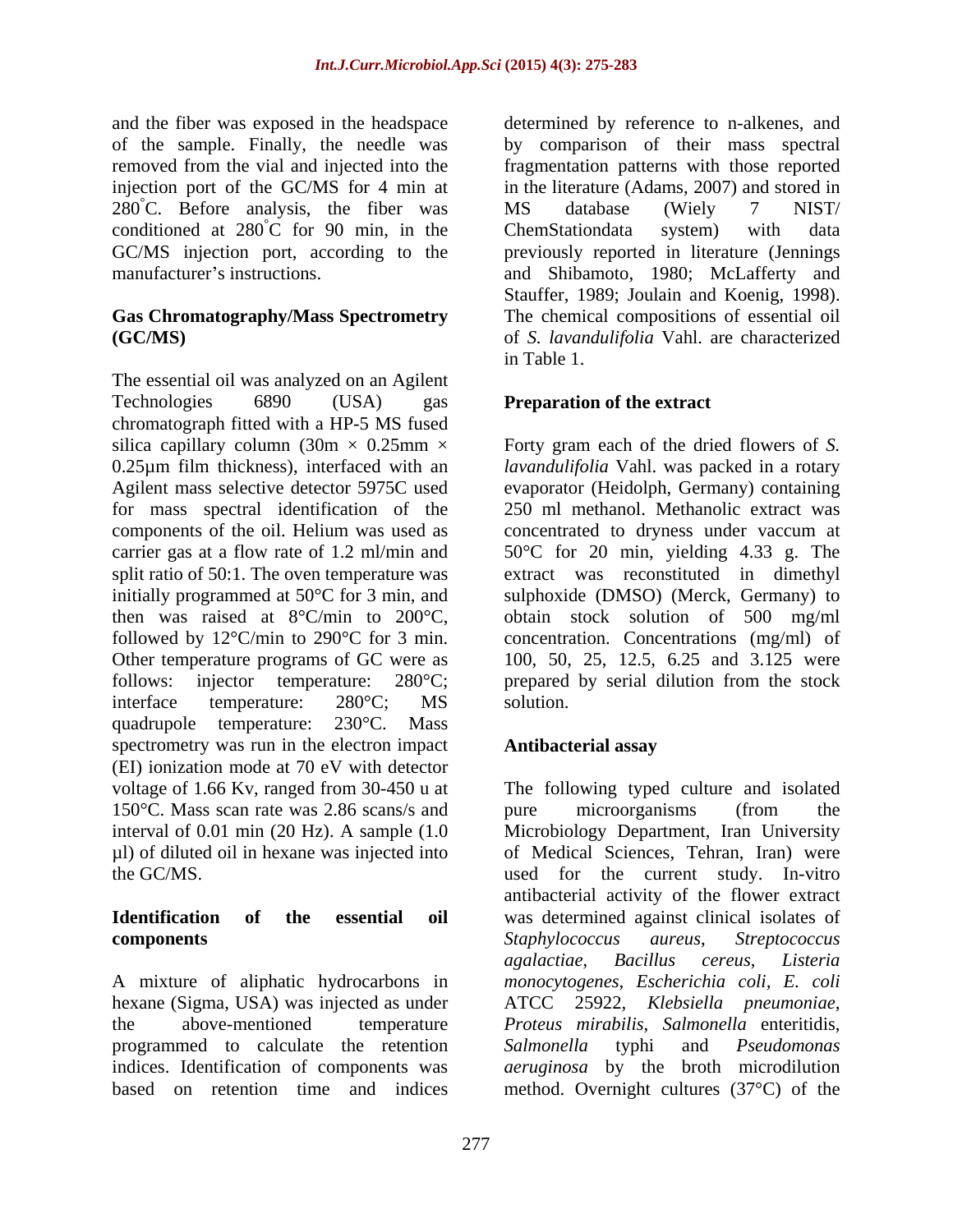test isolates were diluted tenfold in tryptic respectively. Myrcene  $(41.55\%)$ , L- $\alpha$ -pinene soy broth (Merck, Germany) and incubated  $(33.3\%)$ ,  $\beta$ -terpinene  $(12.16\%)$ , L- $\beta$ -pinene at 37 $\degree$ C until they reached exponential (5.06%), sabinene (1.34%) and  $\alpha$ growth phase. The 96- well plates were phellandrene (1.27%) were main dispensed with 100 µl of Mueller Hinton broth (Merck, Germany). The first well was charged with 100 µl of the DMSO extract solutions. Subsequent concentrations of the extract were prepared with serial dilution as The MIC and MBC values were obtained by follows: 100, 50, 25, 12.5, 6.25 and 3.125 the broth microdilution method. According mg/ml. Suspension was adjusted to 0.5 to the results given in Table 2, methanolic McFarland turbidity standards. Finally, 100 extract of the *S. lavandulifolia* Vahl. showed µl of the diluted inocula containing 1-2 × moderate antibacterial activity against all  $10<sup>6</sup>$  CFU/ml of each isolates were added to tested bacteria. The extract inhibited the each well. *E. coli* ATCC 25922 and growth of the test isolates at 6.25 mg/ml (for gentamicin (Sigma) with concentrations of 50, 25, 12.5, 6.25, 3.12 and 1.56 µg/ml *coli*) and 12.5 mg/ml (for *L. monocytogenes*, served as positive controls according to the Clinical Laboratory Standard Institute *mirabilis*, *Salmonella enteritidis*, *Salmonella*

The experiment was carried out in 12.5 mg/ml (for *S. aureus*, *S. agalactiae*, *B.*  triplicates. MIC was defined as the first well *cereus*, *E. coli* and *E. coli* ATCC 25922) and with no visible growth during a 18-20 h 25 mg/ml (for *L. monocytogenes*, *K.*  incubation period at  $37^{\circ}$ C. After incubation pneumoniae, P. mirabilis, Salmonella time 5 µl of the inoculations without growth enteritidis, Salmonella typhi and P. were dispensed on Mueller Hinton agar *aeruginosa*). The MIC and MBC values of (Merck, Germany) plates and after 24 h gentamicin for *E. coli* ATCC 25922 were incubation at 37  $\textdegree$  C, the lowest 0.78 and 1.56, respectively. concentration without visible growth was

Essential oil was successfully isolated from determine chemical compositions. GC/MS major terpenes, whereas oxygenated analysis revealed the occurrence of 13

 $(5.06\%)$ , sabinene  $(1.34\%)$  and  $\alpha$ phellandrene (1.27%) were main constituents. The results are shown in Table 1.

## **Evaluation of antibacterial activity**

recommendations (CLSI, 2013). typhi and *P. aeruginosa*). Furthermore, the *S. aureus*, *S. agalactiae*, *B. cereus* and *E. E. coli* ATCC 25922, *K. pneumoniae*, *P.*  extract has been found to be bactericidal at *pneumoniae*, *P. mirabilis*, *Salmonella* enteritidis, *Salmonella typhi* and *P.*

regarded as MBC (CLSI, 2013). In this study, the recovery of volatile oils **Result and Discussion** Myrcene (41.55%), L- $\alpha$ -pinene (33.3%),  $\beta$ -**Essential oil components**  $\omega$  sabinene  $(1.34\%)$  and  $\alpha$ -phellandrene the dried flowers of *S. lavandulifolia* Vahl. Abr jungle in Semnan province, Iran. Using HS-SPME method and analyzed to Monoterpene hydrocarbons (96.36%) were components constituting 99.63% of the oil. Monoterpene hydrocarbons (96.36%) were respectively. According to the results, the major terpenes, whereas oxygenated HS-SPME technique is an appropriate and sesquiterpenes and oxygenated fast method for the recovery of volatile oils monoterpenes were 2.6% and 0.67%, in plants. The flowers of S. lavandulifolia using HS-SPME method was satisfactory. terpinene  $(12.16\%)$ , L- $\beta$ -pinene  $(5.06\%)$ , (1.27%) were main constituents in *S. lavandulifolia* Vahl. oil, collected from the major terpenes, whereas oxygenated sesquiterpenes and oxygenated monoterpenes were 2.6% and 0.67%, in plants. The flowers of *S. lavandulifolia*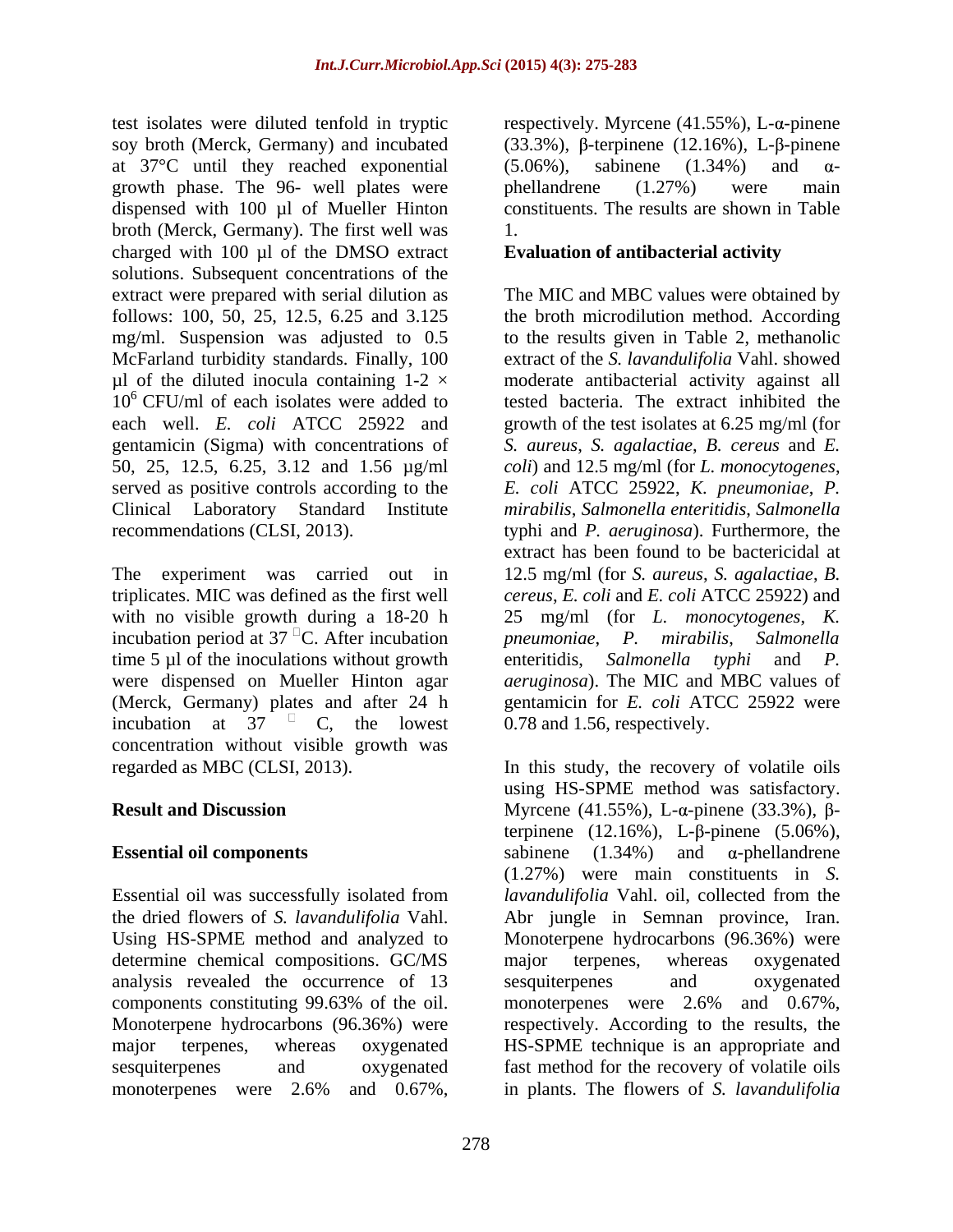methanolic extract exhibited antibacterial Similarly, *S. lavandulifolia* oil in our study activity against both Gram positive and Gram negative bacteria. The results of this study are partially in agreement with

essential oil of *S. lavandulifolia* Vahl. were hexadecanoic acid  $(13.9\%)$ ,  $\alpha$ -pinene (18.7%), D-germacrene (8.9%) and  $\beta$ -pinene 2.15, 8.0 and 4.3 mg/ml, respectively. The essential oils of the flowering aerial parts of were obtained. The can be attributed to presence of

of volatile oil was analyzed by GC and GC/MS. The major components were found antimicrobial activity (Mahboubi and to be  $\alpha$ -pinene (27.25, 25.66 and 8.52%), myrcene  $(17.33, 9.33 \text{ and } 23.85\%)$ ,  $\beta$ - 2012). phellandrene (21.96, 37.49 and 16.86%) (Sajjadi and Amiri, 2007). In the other analyzed by the same method. The major components were D-germacrene  $(13.2\%)$ ,  $\beta$ phellandrene  $(12.7\%)$ ,  $\beta$ -pinene  $(10.2\%)$ , more bactericidal effect against Gram myrcene (9.4%),  $\alpha$ -pinene (8.4%) and Z- $\beta$ - positive test isolates in our study. ocimene (5.8%) (Javidnia *et al.,* 2004).

demonstrated myrcene,  $\alpha$ -pinene, L- $\beta$ pinene as major components.

previous ones which have proved the Antimicrobicrobial activity of the methanol inhibitory effects of *S. lavandulifolia* Vahl. extracts of the *S. byzanthia*, *S. inflata*, *S.*  against microorganisms (Saeedi *et al.,* 2008; *lavandulifolia* and *S. laxa* were evaluated Mahzooni-kachapi *et al.,* 2012). against some of bacterial strains and fungal Composition and antimicrobial activity of were found to be more active against Gram collected from Mazandaran, Iran has been fungal activity. Anti-fungal effects of determined (Mahzooni-kachapi *et al.,* 2012). ethanol extracts of three medicinal plants Some of the major components identified such as *S. lavandulifolia* were evaluated by (7.0%). MIC and MBC values for *S. aureus* moderate activity on *Candida albicans*. The and *E. coli* as reference strains were 4.3, MIC<sub>90</sub> and MFC values of extract were 6.55 species (Saeedi *et al.,* 2008). The extracts positive strains. However, they had no antithe broth microdilution method (Moghim *et al.,* 2014). *S. lavandulifolia* extract exhibited and 65 mg/ml, respectively.

four Stachys species collected from Iran Antimicrobial activity of *S. lavandulifolia* The major components of *S. lavandulifolia* the plant. Uptake monoterpenes will be oil were 4-hydroxy-4-methyl-2-pentanone, determined by both their aqueous solubility  $\alpha$ -pinene and hexadecanoic acid (Morteza- and the permeability of the membrane of Semnani *et al.,* 2006).The essential oil of the microorganisms (Mann *et al.,* 2000). aerial parts of different stages of growth as  $\qquad$  Instance,  $\alpha$ -pinene destroys the cellular pre-flowering, flowering and post flowering integrity of Gram positive bacteria, but of *S. lavandulifolia* Vahl. from Lorestan Gram negative bacteria are found to be more province in Iran has been isolated by resistant (Andrew *et al.,* 1980). High hydrodistillation. The chemical composition  $\qquad$  concentration of  $\alpha$ -pinene in the essential oil can be attributed to presence of monoterpenes that are in high amounts in determined by both their aqueous solubility and the permeability of the membrane of of different plants isin relation to antimicrobial activity (Mahboubi and Kazempour, 2009; Mahzooni-kachapi *et al.,* 2012).

study, the essential oil of *S. lavandulifolia* that methanolic extracts have higher activity Vahl. collected from the Fasham area near than the other extracts (Ganga *et al.,* 2012; Tehran, Iran, with a yield of 0.25%, was Razavi *et al.,* 2011; Ejikeugwu *et al.,* 2012). The results of various studies have revealed Moreover, high concentration of  $\alpha$ -pinene in the flowers of methanolic extract exhibited more bactericidal effect against Gram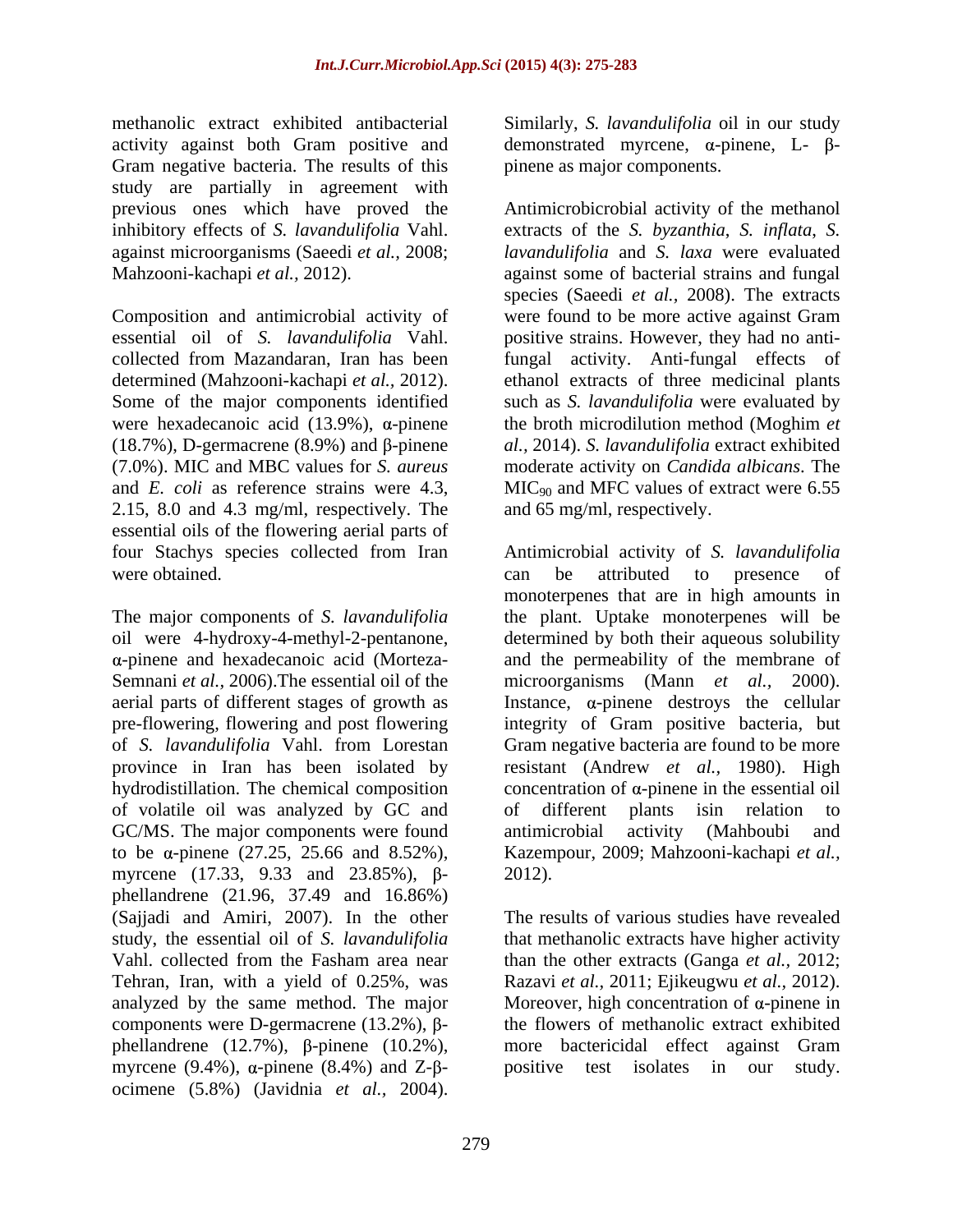### *Int.J.Curr.Microbiol.App.Sci* **(2015) 4(3): 275-283**

|               | Peak No.   Compound         | $\frac{6}{10}$ | $\boldsymbol{a}$ KI <sup>C</sup> | $^{\prime\prime}$ t <sub>R</sub> |
|---------------|-----------------------------|----------------|----------------------------------|----------------------------------|
|               |                             |                |                                  |                                  |
|               |                             |                |                                  |                                  |
|               | $\alpha$ -Thujene           | 0.86           | 923                              | 6.393                            |
|               | $\vert$ L- $\alpha$ -Pinene | 33.03          | 929                              | $\frac{6.533}{7.423}$            |
|               | Sabinene                    | 1.34           | 970                              |                                  |
|               | $L$ - $\beta$ -Pinene       | 5.06           | 973                              | 7.484                            |
|               | $\beta$ -Myrcene            | 41.55          | 988                              | 7.811                            |
|               | $\alpha$ -Phellandrene      | 1.27           | 1001                             | 8.096                            |
|               | $\delta$ -3-Carene          | 0.75           | 1007                             | 8.218                            |
|               | $\beta$ -Terpinene          | 12.16          | 1027                             | 8.632                            |
|               | Cyclofenchene               | 0.34           | 1073                             | 8.830                            |
|               | $(E)$ -Pinocamphone         | 0.67           | 1176                             | 11.609                           |
| <sup>11</sup> | $\alpha$ -Yalangene         |                | 1379                             | 15.202                           |
| 12            | (E)-Caryophyllene           | 0.78           | 1424                             | 15.943                           |
| 13            | $\delta$ -Cadinene          | 0.71           | 1526                             | 17.529                           |
|               | Total                       | 99.63          |                                  |                                  |
|               |                             |                |                                  |                                  |
|               | Monoterpene                 | 99.36          |                                  |                                  |
|               | Hydrocarbon (MH)            |                |                                  |                                  |
|               | Oxygenated                  | 0.67           |                                  |                                  |
|               | Monoterpene (OM)            |                |                                  |                                  |
|               | Sesquiterpene               | 2.6            |                                  |                                  |
|               | Hydrocarbon (SH)            |                |                                  |                                  |

| Table.1 Chemical composition of<br>the flower essential oil of S. $\iota$ | 'avandulitolia |  |  |
|---------------------------------------------------------------------------|----------------|--|--|
|                                                                           |                |  |  |

<sup>a</sup>KI: Kovats indice,  ${}^{b}$  t<sub>ret</sub>: retention time in reference to  $C_8-C_{24}$  n-alkanes

**Table.2** Antibacterial activity of the flower methanolic extract of *S. lavandulifolia*

| Microorganism             |         | MIC values   MBC values |
|---------------------------|---------|-------------------------|
|                           | (mg/ml) | (mg/ml)                 |
| Staphylococcus aureus     | 6.25    | 12.5                    |
| Streptococcus agalactiae  | 6.25    | 12.5                    |
| <b>Bacillus cereus</b>    | 6.25    | 12.5                    |
| Escherichia coli          | 6.25    | 12.5                    |
| Listeria monocytogenes    | 12.5    | 25                      |
| <i>E. coli ATCC 25922</i> | 12.5    | 12.5                    |
| Klebsiella pneumoniae     | 12.5    | 25                      |
| Proteus mirabilis         | 12.5    | 25                      |
| Salmonella enteritidis    | 12.5    | 25                      |
| Salmonella typhi          | 12.5    | 25                      |
| Pseudomonas aeruginosa    | 12.5    | 25                      |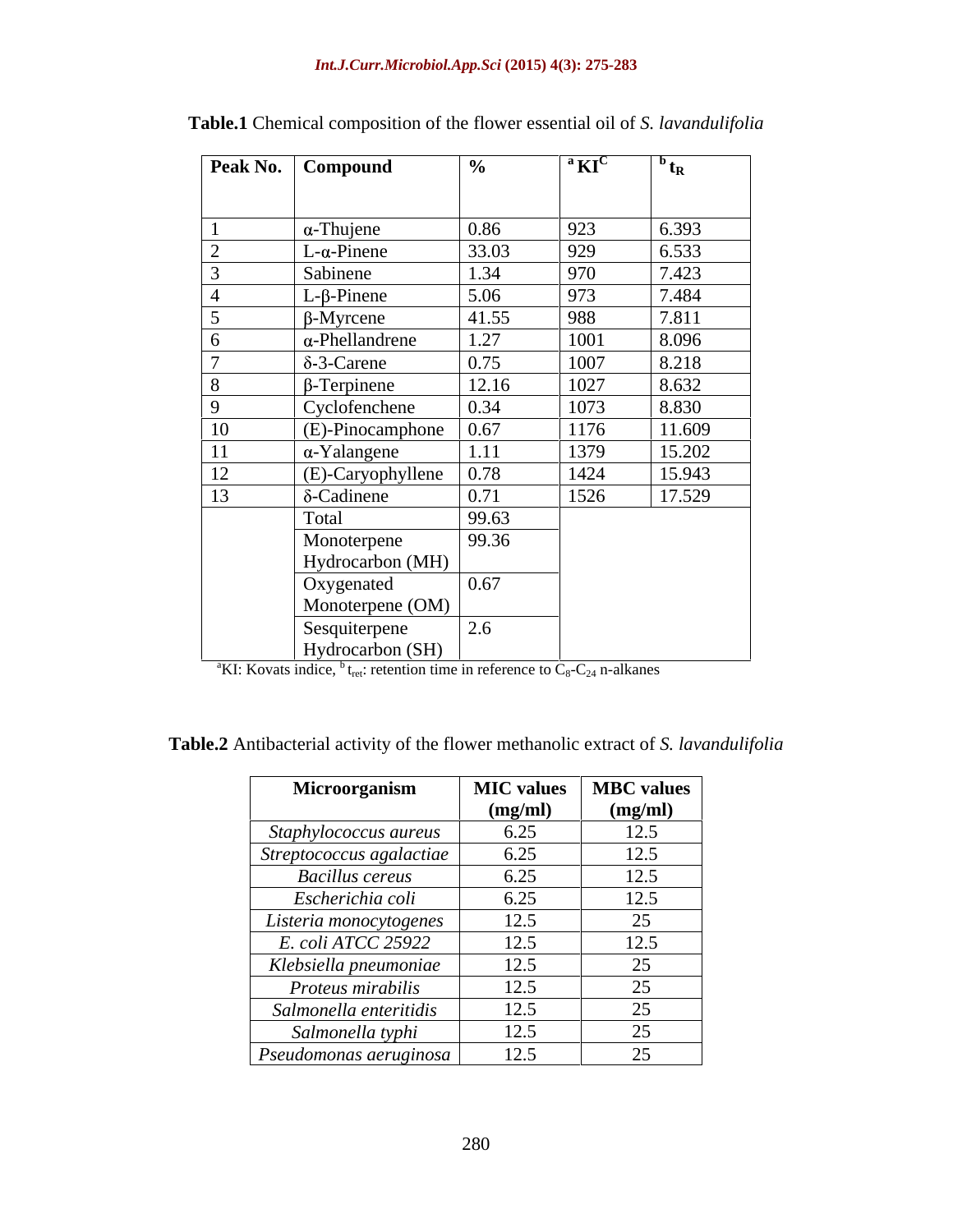The findings of our study in-vitro have Lamiaceae from Montenegro. J. Ess. Oil justified the antibacterial use of *S. lavandulifolia* for the treatment of bacterial Clinical and Laboratory Standards Institute. related infections which are caused by some 2013. Performance standards for of test isolates (Table 2). In the present study, the flowers of *S. lavandulifolia* Vahl. methanolic extract exhibited moderate antibacterial activity against all of the test Conner, D.E. 1993.Naturally occurring isolates. The high concentration of  $\alpha$ -pinene in the flower extract is in relation to antibacterial activity in this study and the previous investigations (Grujic-Jovanovic *et al.,* 2004). It was concluded that the characterization of the bioactive components Antimicrobial agents from plants: of *S. lavandulifolia* Vahl. can be used in the development of drugs for the treatment of findings of our study in its because from Montenegro. *J. F.s., Oil*<br>
findings of our stach is exampled in the cause of  $\chi$  and  $\chi$  is the cause of the cause of the cause of  $\chi$  is the cause of  $\chi$  is the cause of  $\chi$ 

The authors are thankful to Faculty of Sciences, Shahrood Branch, Islamic Azad University for providing the facilities carry out the present research work. 458.

- Adams, R.P. 2007. Identification of essential mass spectrometry, 4<sup>th</sup>edn. Allured Publishing Corporation, Carol Stream, Evans, W.C. 1996. Trease and
- Andrew, R.E., Parks, L.W., Spence, K.D.
- Camara, C.C., Nascimento, N.R., Macedo essential oil of *Plectranthus barbatus*
- Chalchat, J.C., Petrovic, S.D., Maksimovic,

*Res.*, 13(4): 286–287.

- 2013. Performance standards for antimicrobial susceptibility testing.  $23<sup>th</sup>$ th Information supplement; M100-S23. Wayne, PA.
- compounds. In: *Antimicrobials in foods* (Eds.) P.M. Davidson and A.L. Branen. second ed. Marcel Dekker Inc., New York. Pp. 441-467.
- Dorman, H.J.D., Deans, Antimicrobial agents from plants: Antibacterial activity of plant volatile oils. *J. App. Microbiol.*, 88(2): 308–316.
- bacterial related infections. Ebrahimabadi, A.H., Ebrahimabadi, E.H., **Acknowledgements** Mazoochi, A., Batooli, H. 2010. Djafari-Bidgoli, Z., JookarKashi, J., Composition and antioxidant and antimicrobial activity of the essential oil and extracts of *Stachys inflata* Benth. From Iran. *Food Chem*., 119(2): 452 458.
- **References** Araka, O., Iroha, I., Adikwu, M., oil components by gas chromatography / extracts of *Buchholiziacoriaceae*. *Asian*  th edn. Allured *J. Pharm. Biol. Res.*, 2(4): 204 208. Ejikeugwu, C., Ikegbunam, M., Ugwu, C., Esimone, C. 2012. Evaluation of antibacterial activity of the leave
	- Illinois. Pp. 803.  $\blacksquare$   $\blacksquare$   $\blacksquare$   $\blacksquare$   $\blacksquare$   $\blacksquare$   $\blacksquare$   $\blacksquare$   $\blacksquare$   $\blacksquare$   $\blacksquare$   $\blacksquare$   $\blacksquare$   $\blacksquare$   $\blacksquare$   $\blacksquare$   $\blacksquare$   $\blacksquare$   $\blacksquare$   $\blacksquare$   $\blacksquare$   $\blacksquare$   $\blacksquare$   $\blacksquare$   $\blacksquare$   $\blacksquare$   $\blacksquare$   $\blacksquare$   $\blacksquare$ Evans, W.C. 1996. Trease and  $th$  edn. W.B. Sounders Company, London. Pp. 612
	- 1980. Some effects of Douglas fir on Fujisawa, H., Wantanabe, K., Suma, K., certain microorganisms. *Appl. Environ.* Origuchi, K., Matsufuji, H., Seki, T., Microbiol., 40(2): 301-304. <br>Ariga, T. 2009. Antibacterial potential Filho, C.L., Almedia, F.B.S., Fonteles, cancellation by sulphydryl compounds. M.C. 2003.Antispasmodic effect of the *Biosci. Biotechnol. Biochem.*, 73(9): of garlic-derived allicin and its 1948–1955.
	- and some major constituents on the Ganga, B.R., Umamaheswara, P.R., guinea-pig ileum. *Planta Med.*, 69(12): Sambasiva, E.R., Mallikarjuna, T.R., 1080–1085. Praneeth, V.S.D. 2012. Evaluation of in-Z.A., Gorunovic, M.S. 2001.Essential inflammatory activity for different Ganga, B.R., Umamaheswara, P.R., vitro antibacterial activity and antiextracts of *Rauvolfiat etraphylla* L. root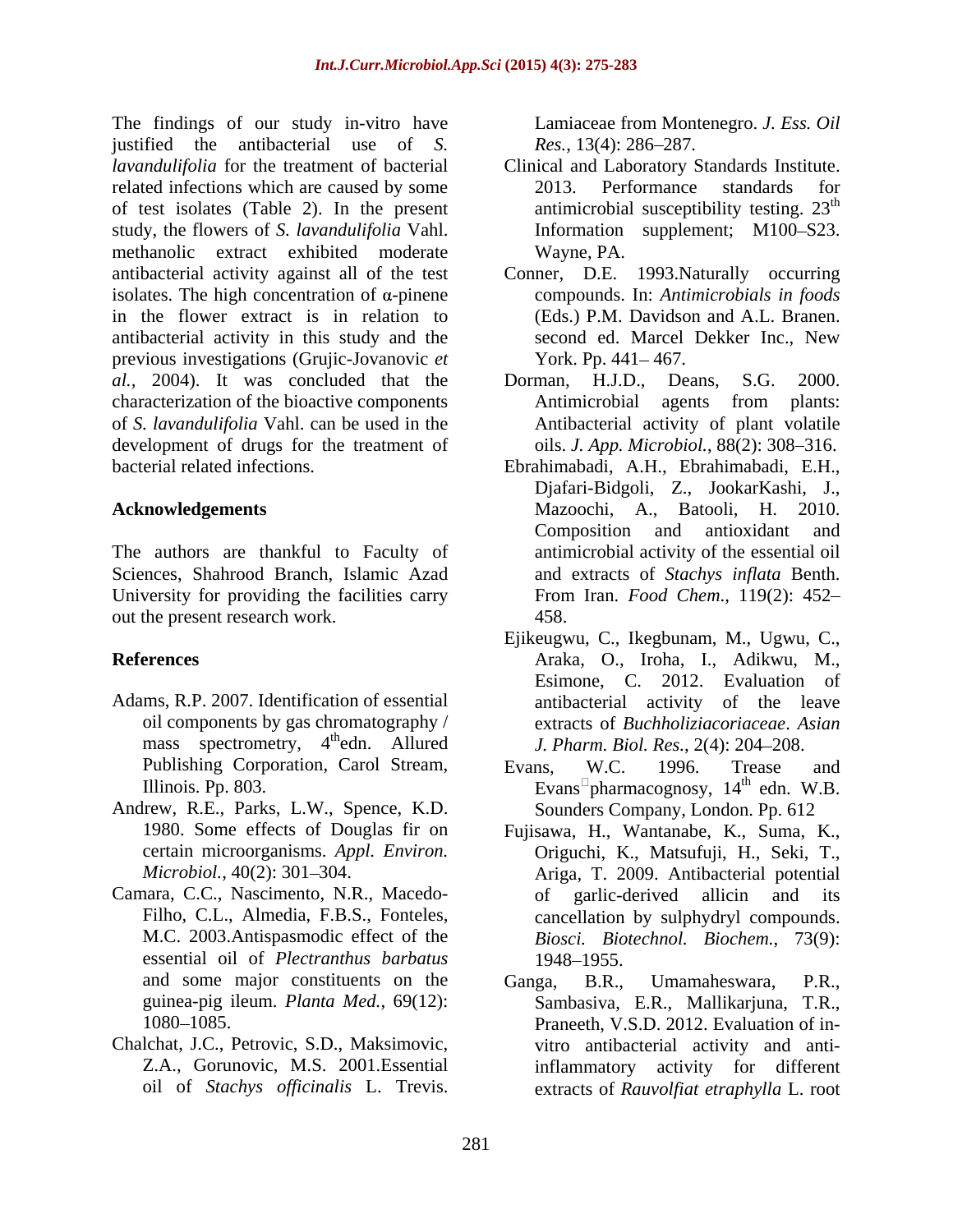- Gharzouli, K., Holzer, P. 2004. Inhibition of guinea pig intestinal peristalsis by the *forchung*, 56(8): 582–588.
- Grujic-Jovanovic, S., Skaltsa, H.D., Marin, P., Sokovic, M. 2004. Composition and *Sci.*, 71(3): 343–347.
- Javidnia, K., Mojabb, F., Mojahedi, S.A.
- chromatography, Academic press, New
- Joulain, D., Koenig, W.A. 1998. The atlas of
- Khajehdehi, P. 2012. Turmeric: Reemerging relaxing flavonoids and terpenoids from *J. Nephropathol.*, 1(1): 17–22. 31–35.
- aerial parts of the plant. *J. Khim. Prir.*
- Kotsos, M., Aligiannis, N., Mitaku, S., Skaltsounis, A.L., Charvala, C. 2001. *pinoside*, a new flavonoid glycoside and
- Kung, K.H. 2012.Antimicrobial properties Vahl.from Iran. Pak. J. Biol. Sci., of allium species. *Cur. Opin.*
- Kopp, B. 2006. Investigation of the 43(2): 475–479.

bark. *Asian Pac. J. Trop. Biomed.*, spasmolytic activity of the flavonoids  $2(10)$ : 818–821. fraction of *Achillamillefo lium* s.1.on spasmolytic activity of the flavonoids fraction of *Achillamillefo lium* s.1.on isolated guinea-pig ilea. *Arzneimittel forchung,* 56(8): 582–588.

- flavonoids quercetin, naringenin, Mahboubi, M., Kazempour, N. 2009.The apigenin and genistein. *Pharmacology,* antimicrobial activity of essential oil 70(1): 5 14. from *Perovskia abrotanoides* Karel.and its main components. *Indian J. Pharm. Sci.,* 71(3): 343–347.
- antimicrobial activity of the essential oil Mahzooni-kachapi, S., Mahdavi, M., of six Stachys species from Serbia.*Flavour Frag. J.,* 19(2): 2004. Rezazadeh, F., Motavalizadehkakhky, 2004.Chemical constituents of the chemical composition of essential oils of essential oil of *Stachys lavandulifolia* Vahl.from Iran. *Iran. J. Pharm. Res.*, 3:  $6(24): 4149-4158.$ Mahzooni-kachapi, Roozbeh-Nasira'ei, L., Akbarzadeh, M., A. 2012. Antimicrobial activity and *Stachys lavandulifolia* Vahl. from Mazandaran, Iran. *J. Med. Plants Res.*, 6(24): 4149 4158.
- Jennings, W., Shibamoto, T. Mann, C.M., Cox, S.D., Markham, J.L. 1980.Qualitative analysis of flavor and 2000. The outer membrane of *P.*  fragrance volatiles by glass capillary gas *aeruginosa* NCTC 6749 contributed to York. *Melaleuca alternifolia* (Tea Tree Oil) its tolerance to the essential oil of Lett. Appl. Microbiol., 30(4): 294–297.
	- spectral data of sesquiterpenes Mata, R., Rojas, A., Acevedo, L., Estrada, hydrocarbons. E.B-Verlag: Hamburg, S., Calzada, F., Rojas, I., Bye, R., Germany. Communication Communication Communication Communication Communication Communication Communication Communication Communication Communication Communication Communication Communication Communication Communication Com of a neglected Asian traditional remedy. *Conyza filaginoides. Planta Med.,* 63(1): Linares, E. 1997.Smooth muscle relaxing flavonoids and terpenoids from  $31 - 35.$
- Kobzar, A.Y. 1986. Phytochemical study of Mckeegan, K.S., Borges-Walmsley, M.I., *Stachys of icinallis*, Isolation of Walmsley, A.R. 2002.Microbial and biologically active substances from the viral drug resistant mechanisms. Trends viral drug resistant mechanisms. *Trends Microbiol.*, Suppl. 10: 84–145.
	- *Soedin*, 2: 239 240. McLafferty, F.W., Stauffer, D.B. 1989. The wiley/NBS registry of mass spectral data. Wiley and Sons, New York.
	- Chemistry of plants from Crete: *Stachys*  Meshkatalsadat, M.H., Sajjadi, S.E., Amiri, iridoids from *Stachys spinosa*. *Nat.*  essential oils of different stages of the *Prod. Lett.*, 15(6): 377 386. H. 2007. Chemical constituents of the growth of *Stachys lavandulifolia* Vahl.from Iran. *Pak. J. Biol. Sci.*, 10(16): 2784 2786.
- *Biotechnol.*, 23(2): 142 147. Miyase, T., Yamamoto, R., Ueno, A. Lemmens-Gruber, R., Marchart, E., 1996. Phenylethanoid glycosides from Rawnduzi, P., Engel, N., Benedek, B., Stachys officinalis. Phytochemistry, 1996.Phenylethanoid glycosides from *Stachys of icinalis*. *Phytochemistry*, 43(2): 475 479.